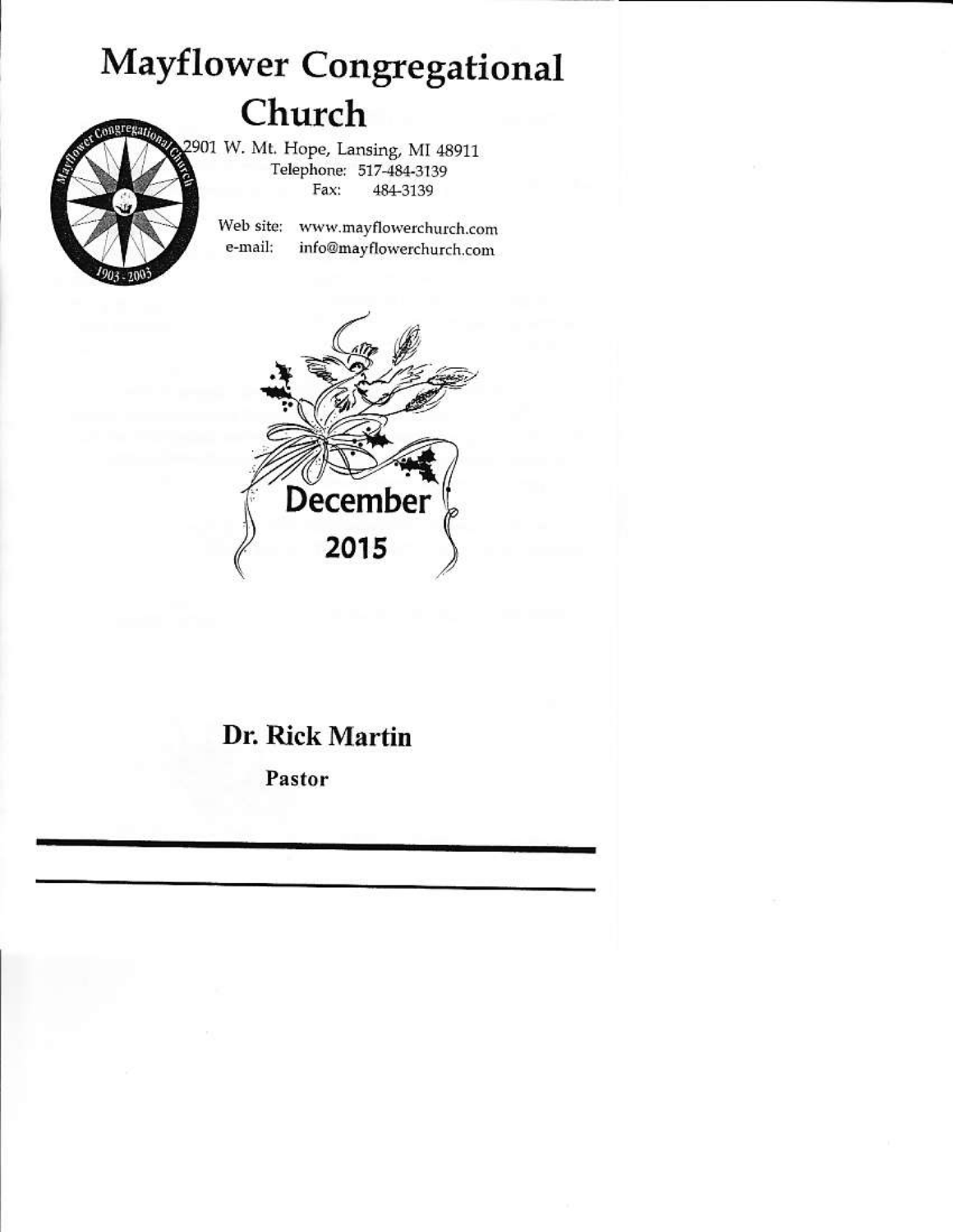# **Missions and Holiday Happenings**

Due to your overwhelming generosity we were able to fill 47 shoeboxes for Samaritan's Purses Christmas Child Project. This is a new record for our congregation, thank you!

As we continue our mission outreach and holiday giving here are some Mayflower happenings that you will want to be aware of. The mitten tree is up this week for your donations of mittens, scarves, gloves and hats to be given to Lewton School (student's ages 10, 11, and 12). If you wish, shopping will be ione for you.

Our traditional Christmas Eve Service will take place at 7:00 p.m. This will once again be a wonderful service of words, reflections and inspirational nusic. The offering will once again go to the Salvation Army. There will be a eception and time of fellowship immediately following the service in the Social Hall. Please bring a favorite snack to share.

Poinsettias in honor or memory of someone or an event are again available o enhance the sanctuary. The cost is \$10, order deadline is December 13th. Please contact Cozette to sign up.

Please plan to participate as much as possible as we celebrate Jesus's *virth*.

## **REJOICE!!!**

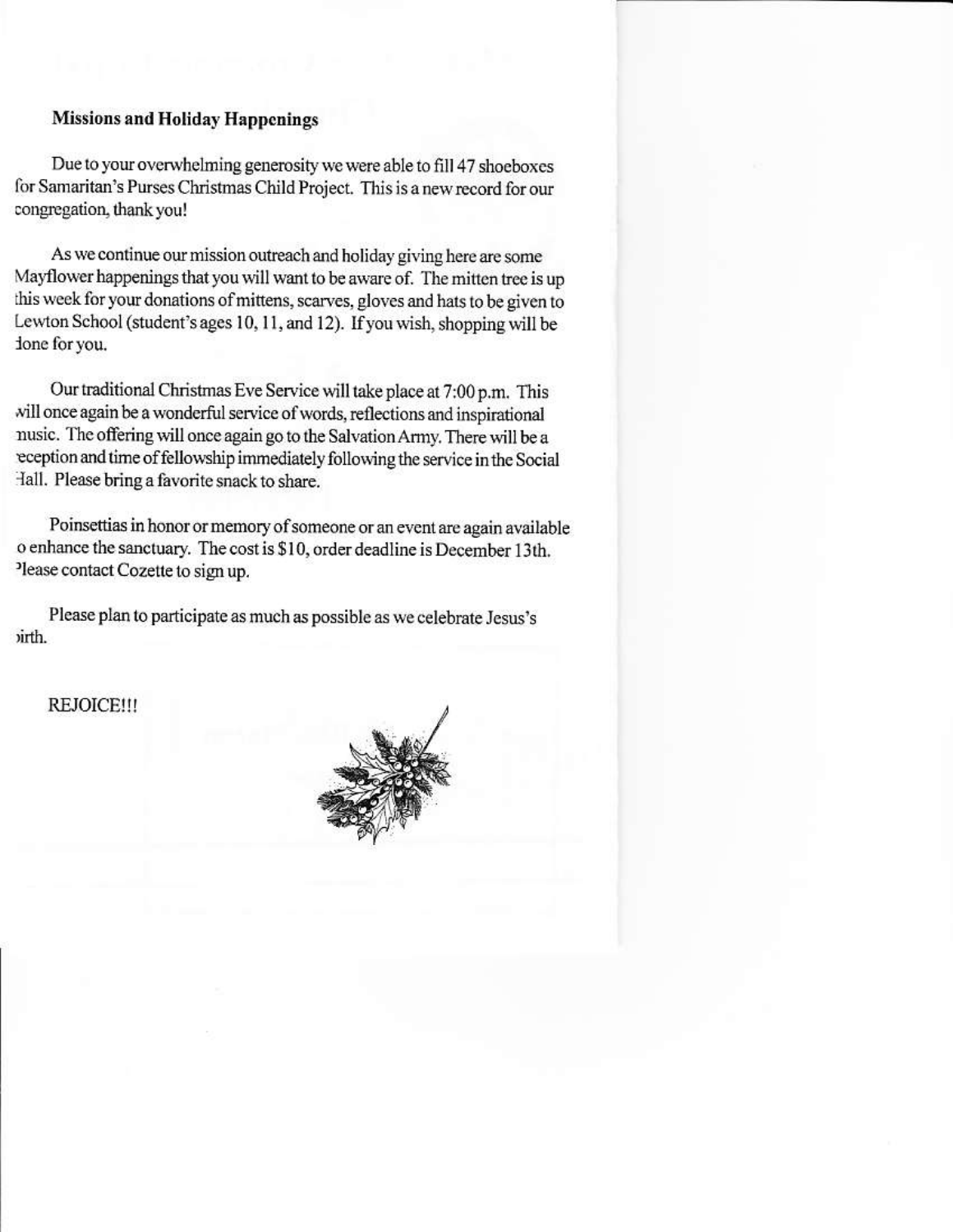#### **Music Notes**



Have you ever heard the saying, "It's the journey, not the destination"? Regarding Advent and Christmas Eve here at Mayflower I believe I can say it is both the journey as well as the destination.

We begin Advent by already having our Mitten Tree erected and ready to receive scarves and hats and mittens that are either hand-made or purchased for needy children in our community. Having been an elementary school teacher I can't tell you how many times I dove into our box filled with those goodies that had been donated to my school by a well-meaning organization such as ours. This is a wonderful outreach we provide to keep children safe from frost bite.

Since Sunday, November 29th officially marks the beginning of Advent the choir will celebrate by singing a Renaissance-sounding piece called "Advent of Our King." You will want to be there to see a few little tricks we have up our sleeves.

There is nothing like helping to decorate the church to put you into the holiday spirit. On Thursday, December 3rd at 7:00 P.M. we will be doing just that. It generally takes about an hour to dress the holiday trees in the sanctuary and fellowship hall and put up festive wreaths around the building. It is also great fun.

On Sunday, December 6th the choir will be singing Felix Mendelssohn's "There Shall A Star Come Out Of Jacob" during the worship service. This piece has long been an Advent favorite of many.

The choir will be stepping aside Sunday, December 13th so that some of our adults (shall I call them that?) will have the opportunity to perform a holiday play for you. You won't want to miss that, either.

Sunday, December 20th will be the day the choir sings a beautiful arrangement of "The First Noel" during our worship service. I believe it will leave you inspired and anxious to hear more.

That leads us up to our always-special Christmas Eve service where you will be able to enter our front doors from the sidewalk beautifully lit by luminaries and have your spirit filled with the warmth of Christmas scripture, holiday hymns, lovely handbell and choral music, as well as a message of the Good News from Pastor Rick. And lest I forget, a holiday reception is being planned for after the service where we ask anyone who is able to bring a little holiday sweet that can be shared with all of us hungry church-goers.

What is there not to love about the Advent journey we are about to embark on here at Mayflower? And here is the secret - the more you participate in it, the more meaningful the destination will be for you and for the rest of us. Please join us as we anticipate and celebrate with not only our Mayflower family but with millions of other Christians the lowly birth of Jesus Christ. Barb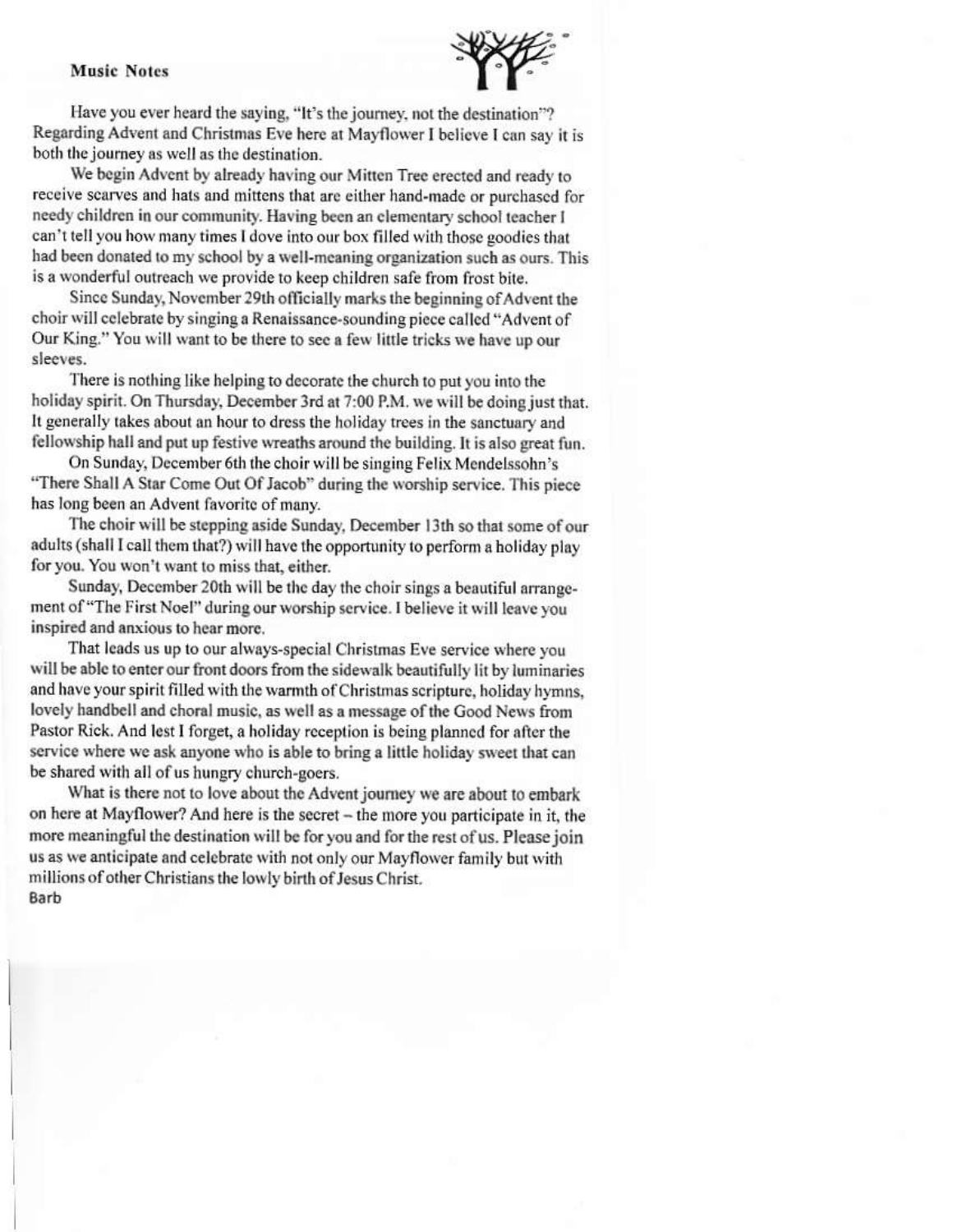# From The Pastor's Desk

This is the first Christmas article I wrote for the Mayflower Notes (2009). It is still relevant for today.

I am sure Christmas brings many different thoughts to each of us. Among them are good memories, bad memories, happy memories, sad memories; some memories we hope we won't forget, others we wish we could. Christmas brings busy times, crowded times, party times, family times, school events, family events, church events and community events. Plus the whole expense of Christmas, but we'll not get into that here.

No wonder we are worn out come January 1<sup>st</sup>! There are a lot of "extras" going on during this time of the year – some of it we love and some of it we endure. All in the name of the celebration of the birth of Christ. However, two millenniums ago, the birth of Christ went unnoticed by all but a few.

Luke 2:10-14 But the angel said to them, "Do not be afraid; for behold, I bring you good news of great joy which will be for all the people; for today in the city of David there has been born for you a Savior, who is Christ the Lord. This will be a sign for you: you will find a baby wrapped in cloths and lying in a manger." And suddenly there appeared with the angel a multitude of the heavenly host praising God and saving, "Glory to God in the highest, and on earth peace among men with whom He is pleased."

Even today, in the midst of all the busyness of Christmas, the birth of Christ may go unnoticed. The reason for the season is not presents, food, partying, family get-togethers and special events. Jesus is the reason for the season! It is in honor of His birth - thus God's visual demonstration of His love for us while we (mankind) were yet sinners and enemies of God. We see God's love wrapped in cloths and lying in a manger; to live as a man, to die as a sacrificial lamb, to be for you a Savior, who is Christ the Lord.

In the midst of all the fun and celebration and traditions of Christmas, as your pastor I encourage you to also make time to reflect upon the reason for our celebration. Take time to read the Christmas story (the real one) in Matthew 1:18-25 and Luke 2:1-20. Makes plans to attend Mayflower's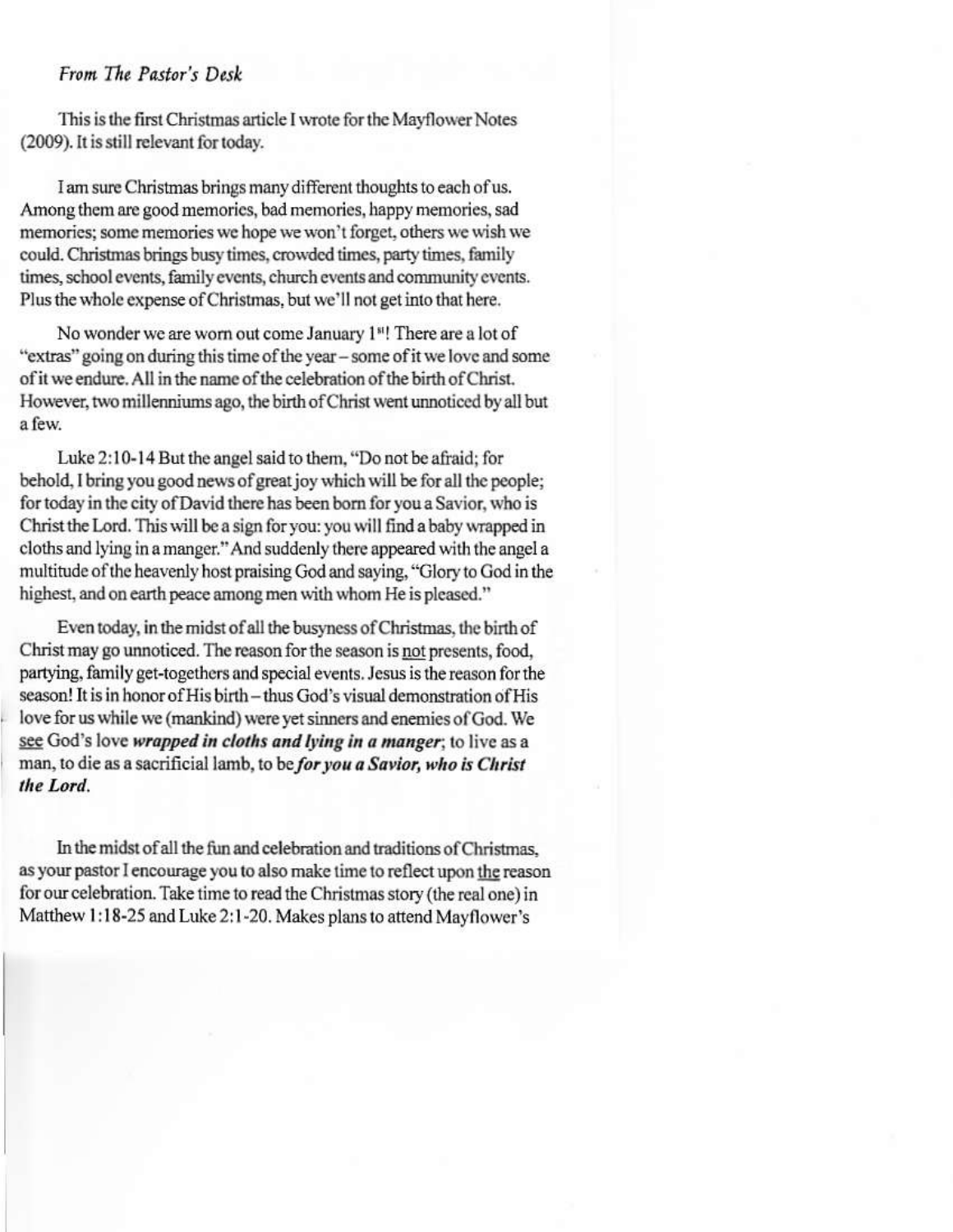(Pastor Rick continued)

service and other special Christmas events around town, in addition to our Advent Sunday services. It is good to remember God's gift of love wrapped in cloths and lying in a manger along with all the fun and traditions of the season. As we hear Santa shouting, "Merry Christmas to all, and to all a good night" we can also remember that Jesus is the Reason for the Season.

My prayer for you is that you will have a Merry Christmas and a Happy New Year!

# **Mayflower Financial News**

We had another successful 2nd Saturday Supper with a total of 104 meals being served in Nov. The Fall Thrift Sale raised \$1,643.

A brief summary of our finances as of October 31, 2015:

| Income:                      | S           | 5,842.62    |
|------------------------------|-------------|-------------|
| Expenses:                    |             | 8,684.51    |
|                              | - S         | 2,841.89    |
| YTD for Ten Months           |             |             |
| Income:                      | \$85,243.19 |             |
| Expenses:                    | 75,022.54   |             |
|                              | \$10,220.65 |             |
| <b>Fund Balances:</b>        |             |             |
| Checking:                    |             | \$11,221.60 |
| <b>Bequest Funds Savings</b> | 19,013.44   |             |
| Memorial Fund CD             | 5,496.18    |             |
| CD Savings                   |             | 22,311.76   |
|                              |             | 58,042.98   |

A more detailed report is available in the brochure rack near the church office.

Linda Wheeler Treasurer

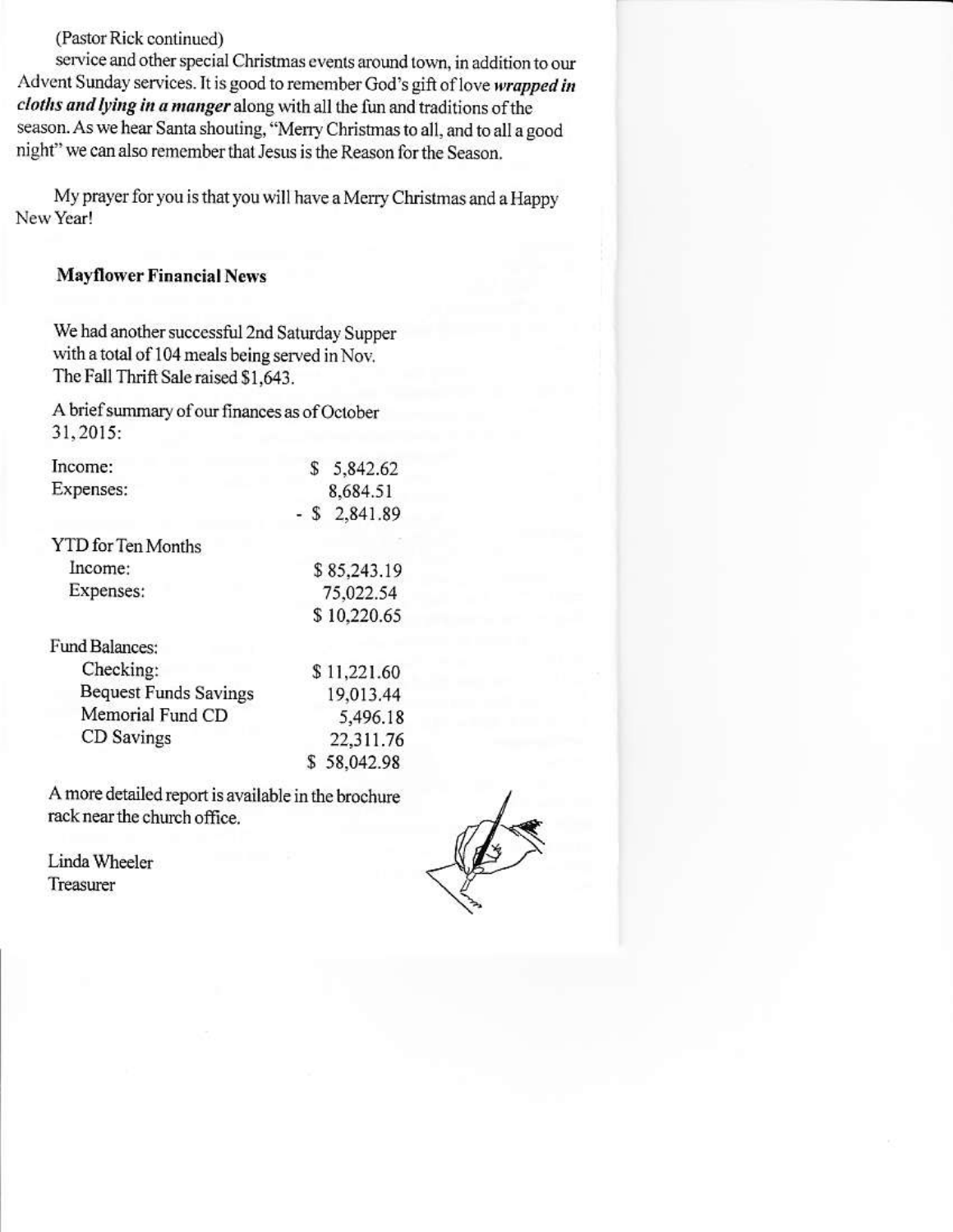# Dates to remember in

| 12/4       | Word of Life Taco Dinner<br>Adulfs \$7 Kids \$5 |
|------------|-------------------------------------------------|
| 12/6       | Second Sunday of Advent                         |
| 12/8       | Trustees Meeting 10:30 sm                       |
| 12/12      | Second Saturday Supper 5<br>pm                  |
| 12/13      | Last day to order poinset-<br>tias              |
| 12/15      | Deadline for Mayflower<br>No <del>t</del> es    |
| 12/20      | Prudential Coucil 12 pm                         |
| 12/24      | Christmas Eve Service 7 pm                      |
| 12/25 & 25 | Office Closed                                   |
| 12/25      | Christmas Day                                   |
|            |                                                 |

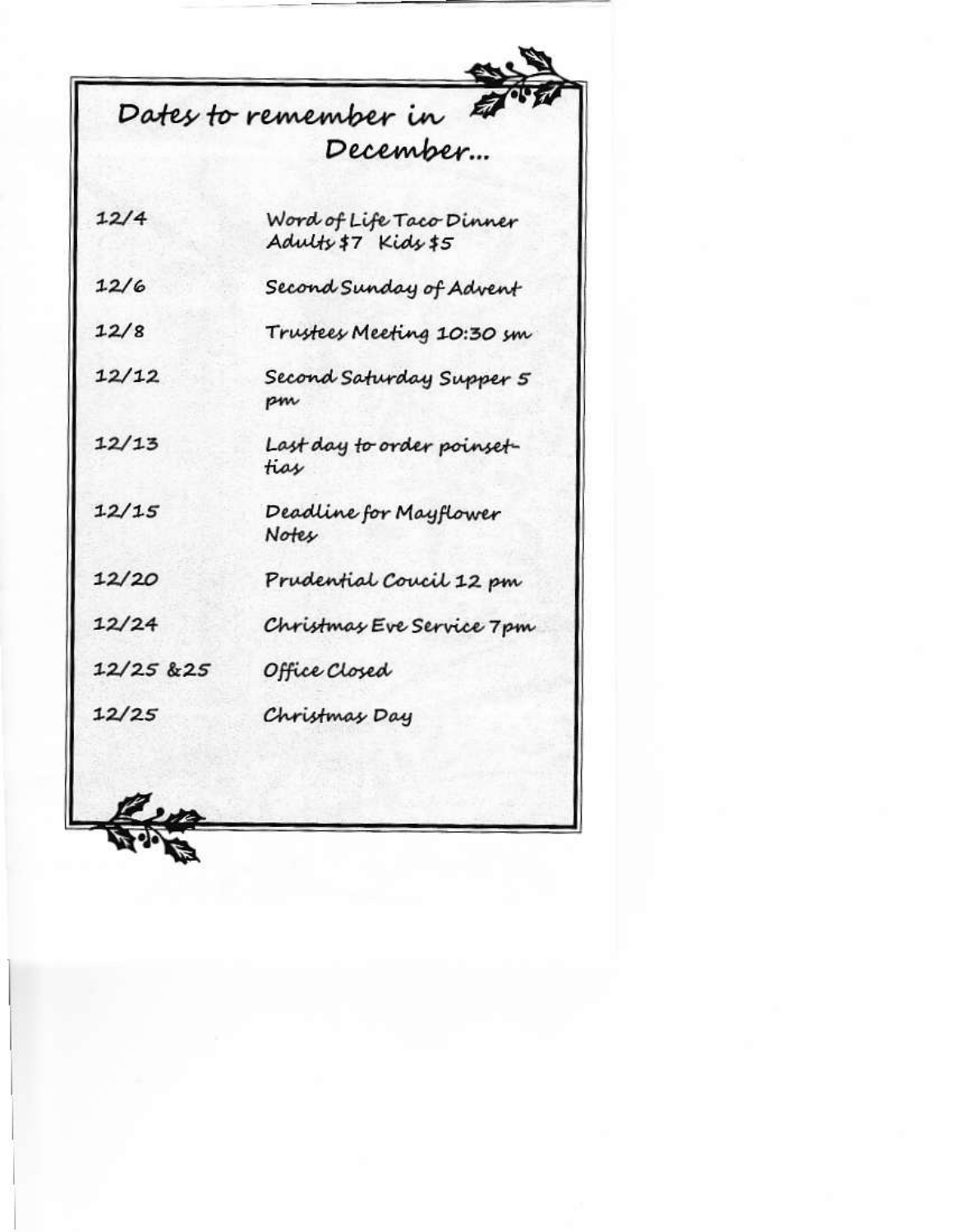Birthdays

12/8 - Carleen Brammell 12/9 - Mike Graham 12/22 - Remington Graham 12-25 - Darrell Watson

**Head Ushers** Lois Ries

Outreach Focus Mitten Tree

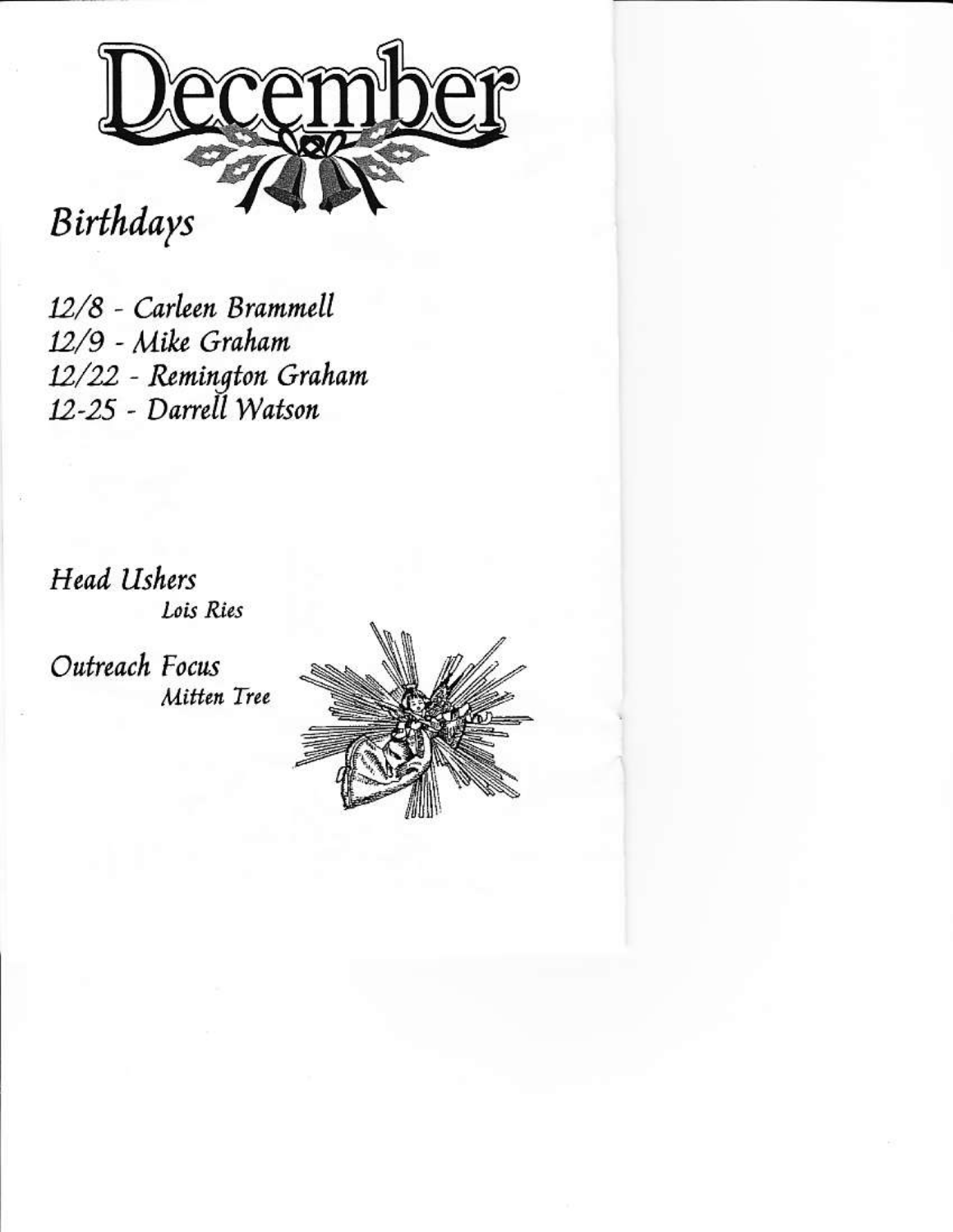**Active Prayer** by

Wm. C. McHarris

How much do you remember about your childhood Sunday school? If you're like most of us, not much. However, now and then something that caught your fancy stands out, one of the few unfaded snapshots in the album of your memory. Such was the following little tale I remember from a forgotten teacher from long years ago:

Two little girls were running to make it to school before the bell. The first one gasped, "Let's stop and pray that we'll make it on time." To which the other replied, "No, let's pray while we're still running."

A simple but profound lesson, worthy of having been remembered. We need to be active in our prayers. Very little comes for free in this world think how dull our lives would be if we never had to work to obtain anything! The same applies to prayer. We may pray for our church to increase, but that is unlikely to happen unless we actively work to recruit new members. We may pray for peace, but it is unlikely to occur if we don't work with vigilance to make it happen.

Positive things, things we so desire to have - peace - actually require far more effort than knee-jerk reactions - such as war. An excellent musical illustration of this is Gustave Holst's large orchestral suite, The Planets. Here "Venus, the Bringer of Peace," although soft and subdued, is represented by interesting, ever-changing polyphony, while "Mars, the Bringer of War," is simple fortissimo bombast. After hearing "Mars" a few times one becomes bored, whereas "Venus" becomes more interesting with each hearing.

Another, more down-to-earth example, has to do with preparing oneself for learning. When Michigan State University built its then new high-rise dorms, they included a battery of classrooms so that students would not have to travel outside the buildings on cold, wintry days.